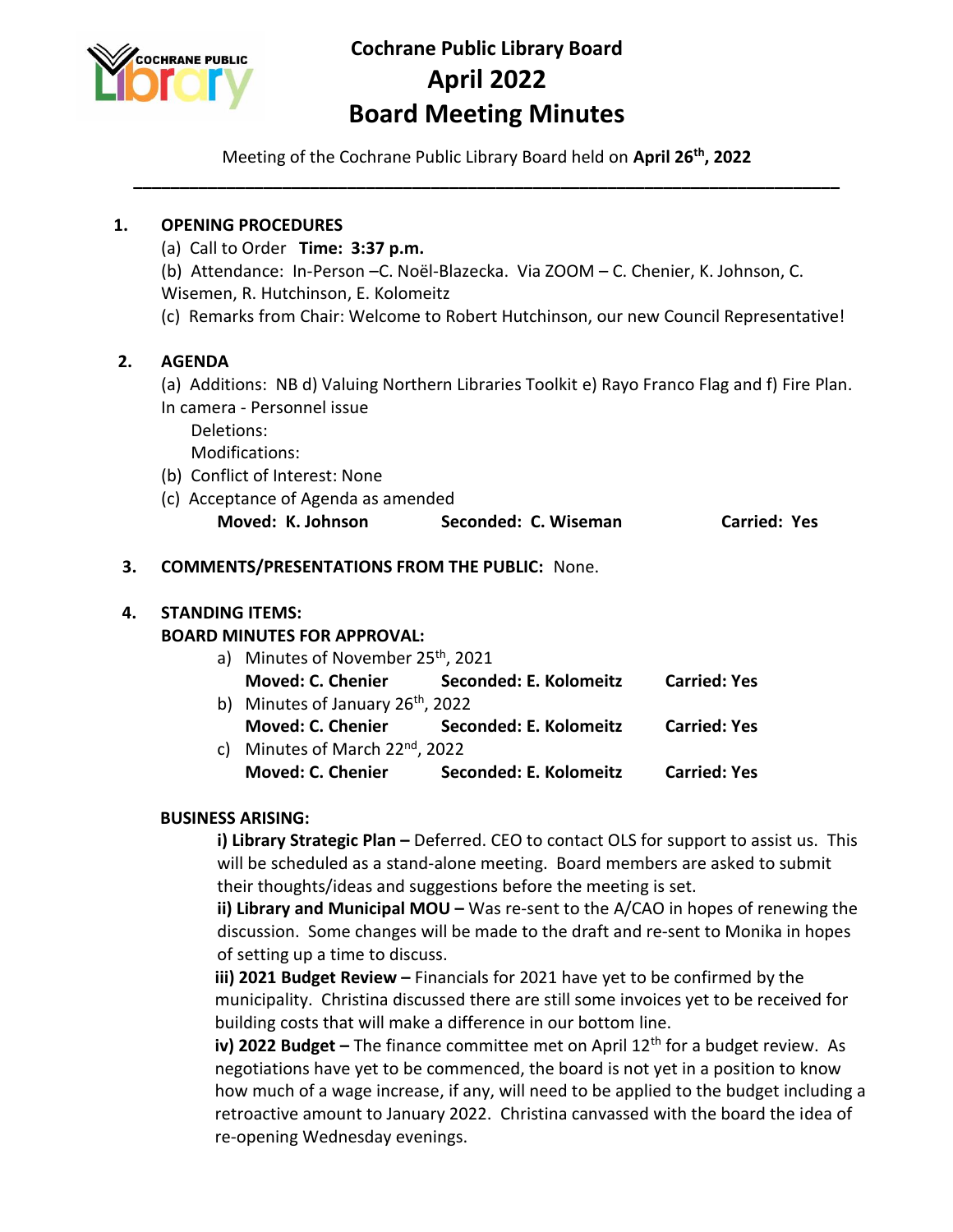**v) Janitorial Services –** The janitor has been working without a contract. The board has seen significant savings in reducing the amount of time the janitor spends cleaning the building per week. Christina will inquire with the municipality if a request for proposal is required.

## **NEW BUSINESS:**

**a) Newly Appointed Council Representative –** Resolution #122-2022 was appoints Robert Hutchinson to the library board as Council Representative. Welcome, Bob! **b) National Truth and Reconciliation Day –** The library honoured September 30th Truth and Reconciliation Day last year. The board will await the completion of negotiations in case the holiday is added to the current list of staff holidays in the Collective Agreement.

**c) Provincial Elections and Public Libraries** – Information was shared with the board about use of board resources for municipal elections. Christina will work with the sample received and draft something for the Cochrane Public Library.

**d) Valuing Northern Libraries Toolkit –** Information purposes. Economic value of funds invested in Northern Ontario Public Libraries. Was previously presented to counsel prior to COVID-19. This is being updated and will now be applied to the whole province rather than just Northern Ontario.

**e) Rayo Franco Flag –** Permission was sought to put up the Franco flag in front of the library. It has not been passed yet.

**f) Fire Plan –** DelNite attended at the library in March 2022. The Fire Inspector from the town visited as well in the month of March 2022. The library's fire plan is outdated, and some suggestions were received by the inspector. Christina will work on some updated wording to the plan and will share with the board.

## **POLICIES & BY-LAW REVIEW:**

**i) Town's New Recruitment & Selection Policy – Deferred to May.** 

**ii) Management Employment & Agreement & Benefit Plan Changes –** Deferred to May.

**iii) Political Elections Policy –** Already discussed in NB c)

**iv) Library Room Use Policy –** Some amended wording to include all users to follow public health guidelines.

**Motion 2022-05:** To amend the wording of the FAC-02 Policy to include "under guidelines for room use, all local public health unit guidelines and recommendations are to be followed for public safety".

**Moved: R. Hutchinson Seconded: E. Kolomeitz Carried: Yes**

## **5. REPORTS:**

- **a) Librarian/CEO's Report –** February and March reports were reviewed. Circulation statistics were discussed. New membership cards were high, mostly due to the collaboration with the Polar Bear Habitat. Juvenile section numbers were high.
- **b) OH&S Report**  Nothing to report.
- **c) Financial Reports** 2022 Budget Meeting
	- Treasurer's Report Reviewed.
	- Monthly Financial Summary Reviewed.
	- Invoices for Review: None.